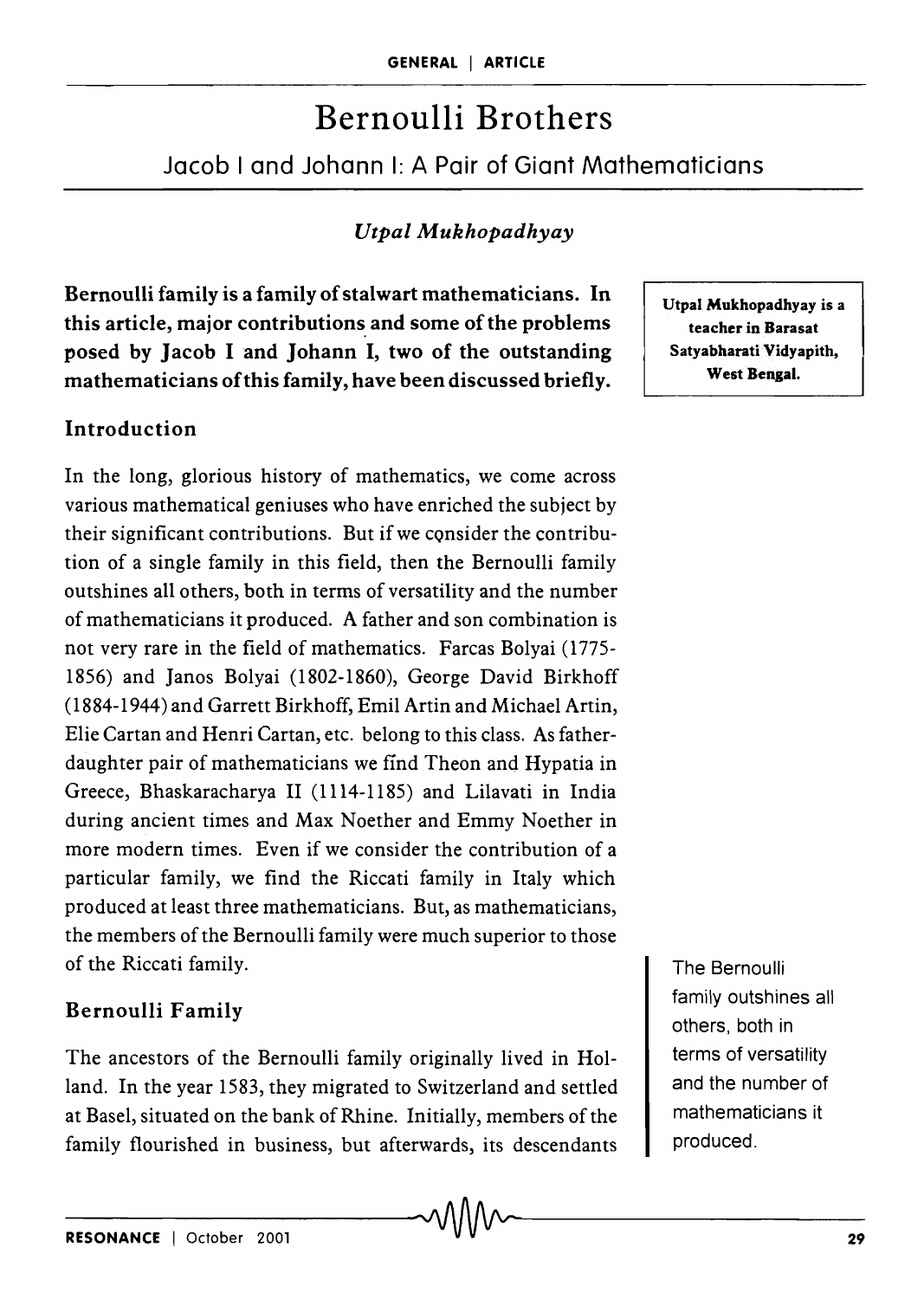|                      |                 | Box 1. Bernoulli Family Tree<br>(* Refers to mathematician members) |                           |  |
|----------------------|-----------------|---------------------------------------------------------------------|---------------------------|--|
| Nicholas (1623-1708) |                 |                                                                     |                           |  |
| * Jacob I            | * Nicholas I    | * Johann I                                                          |                           |  |
| $(1654-1705)$        | $(1662 - 1716)$ | $(1667-1748)$                                                       |                           |  |
|                      | * Nicholas II   |                                                                     |                           |  |
|                      | $(1687 - 1759)$ |                                                                     |                           |  |
|                      | Nicholas III    | * Daniel I                                                          | * Johann II               |  |
|                      | $(1695 - 1726)$ | $(1700-1782)$                                                       | $(1710-1790)$             |  |
|                      | * Johann III    | Daniel II                                                           | * Jacob II                |  |
|                      | $(1746 - 1807)$ | $(1751 - 1834)$                                                     | $(1759 - 1789)$           |  |
|                      |                 | Kristoff (1782-1863)                                                |                           |  |
|                      |                 |                                                                     | Johann Gustav (1811-1863) |  |

entered into the scientific arena. Three successive generations of this family produced as many as eight (See *Box* 1) mathematicians who dominated the mathematical world during the last part of the seventeenth century and the entire eighteenth century. It is not possible to discuss the contributions of all of them. We shall confine our discussions to two Bernoulli brothers only, viz. Jacob I and Johann I, and some famous mathematical problems posed by them. As we are dealing with only two members of the family, we shall refer to them as Jacob and Johann throughout this article.

## Catenary Problem

Catenary problem was one of those famous problems which generated a lot of enthusiasm among mathematicians after the invention of calculus. The word 'Catenary' comes from the Latin word 'Catena', which means chain. Jacob Bernoulli (see *Box 2)*  was the originator of the catenary problem. In the May 1690 issue of 'Acta eruditorum'<sup>1</sup> Jacob wrote  $-$  "And now let this problem be proposed: To find the curve assumed by a loose string hung freely from two fixed points". Jacob further assumed that the string is flexible and of uniform cross-section. Earlier, Galileo (1564-1642) had dealt with this problem and wrongly

'Acta eruditorum', the oldest scientific journal began appearing since 1682 under the supervision of Gottfried Leibniz (1646-17l6).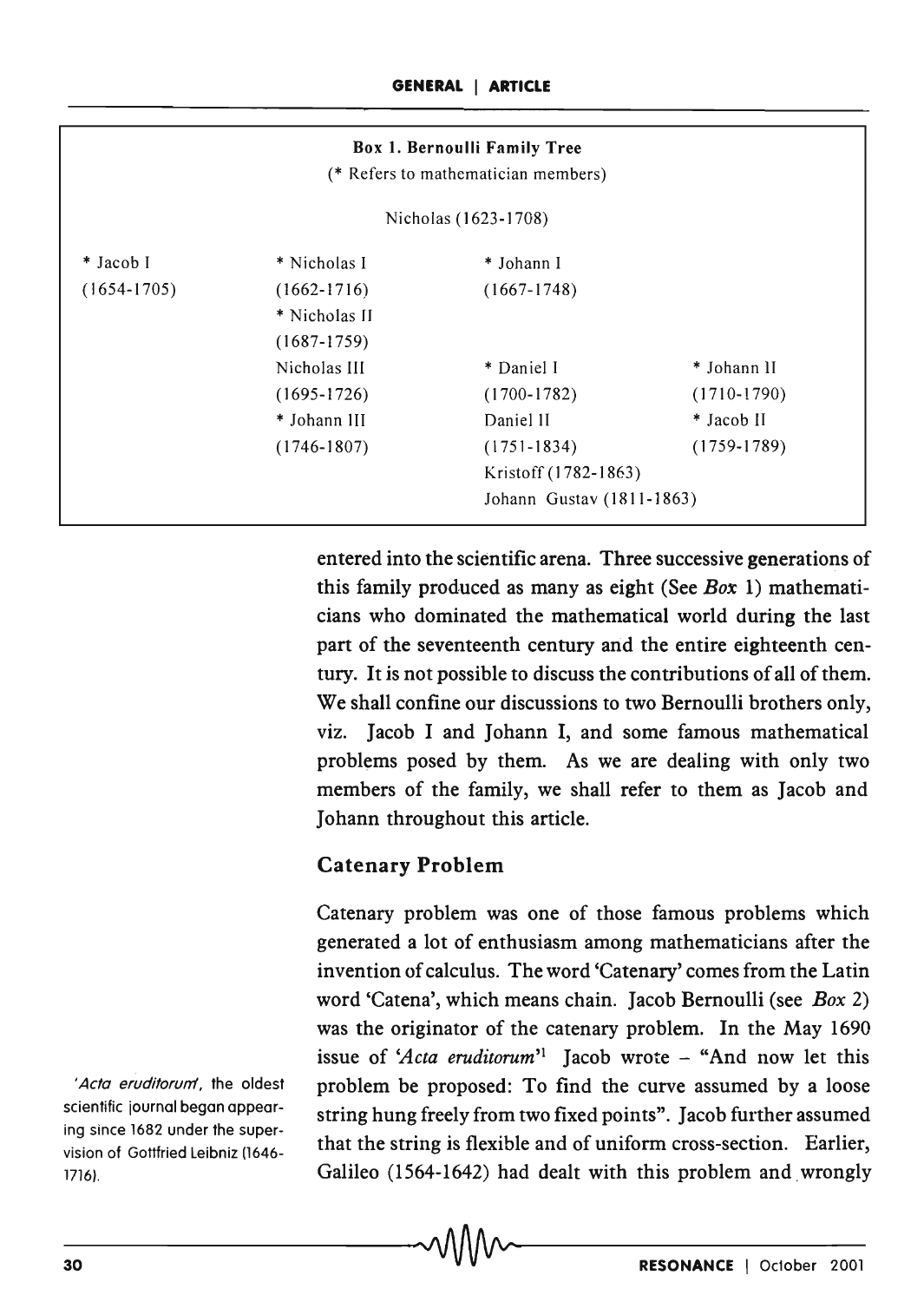### Box 2. Jacob Bernoulli

Jacob Bernoulli, also known as Jacques and James Bernoulli, was born in Basel on December 27, 1654. In 1671, he obtained a post-graduate degree in philosophy from Basel University. He went against his father's suggestion to study mathematics, physics and astronomy. In this connection he said - "Against my father's will I study the stars". During 1681-82 he travelled to Holland and England and met famous scientific minds like Robert Hooke (1635-1703) and Robert Boyle (1627-1691). In 1687, he became a Professor of Mathematics at the University of Basel and remained in that post till his death, on August 16,<br>1705

concluded that the curve would be a parabola. In the year 1646, Christian Huygens (1629-1695), then at the age of sixteen, proved that the curve cannot be a parabola. One year after the appearance of the problem, in the June 1691 issue of *'Acta eruditorum"*  three correct solutions of the problem were published. The three solutions came from Huygens, Leibniz and Johann Bernoulli, brother of Jacob. Though they attacked the problem from three different points of view, all of them concluded that the curve would be a catenary *(Figure* 1). Jacob Bernoulli himself failed to solve the problem. The Cartesian equation of a catenary is *y=*   $(e^{ax}+e^{-ax}/2a)$ , where *a* is a constant whose value depends on the mass per unit length of the chain and the tension of suspension. In real life, a nice example of a catenary is the Gateway Arch (See Figure 1. Catenary. *Box 3).* 



The logarithmic spiral *(Figure* 2) was one of the curves which drew the attention of mathematicians after analytical geometry was introduced by Rene Déscartes (1596-1650) in the year 1637. This curve was Jacob's favourite. 'At that time, the polar equation of the curve was written as  $\ln r = a\theta$ , where *a* is a constant and 'ln' is natural logarithm (at that time known as 'hyperbolic logarithm'). Nowadays, the equation is written as  $r=e^{a\theta}$ , where  $\theta$  is measured in radians (l radian is approximately equal to 57 degrees) and *'a'* denotes the rate of increase of the spiral. When  $a > 0$ , r increases with anti-clockwise rotation and we get a lefthanded spiral *(Figure 3)*, whereas if  $a < 0$ , then r decreases in anticlockwise sense and we get a right-handed spiral *(Figure 4).* 

 $\sim$  V V V V  $\sim$ 



#### Box 3. Gateway Arch

The Gateway Arch was built in the year 1965 under the supervision of architect Eero Saarinon. It is situated at St. Louis in Missouri. Built in the shape of an inverted catenary, its highest point is at a height of 630 ft. on the banks of the river Missouri.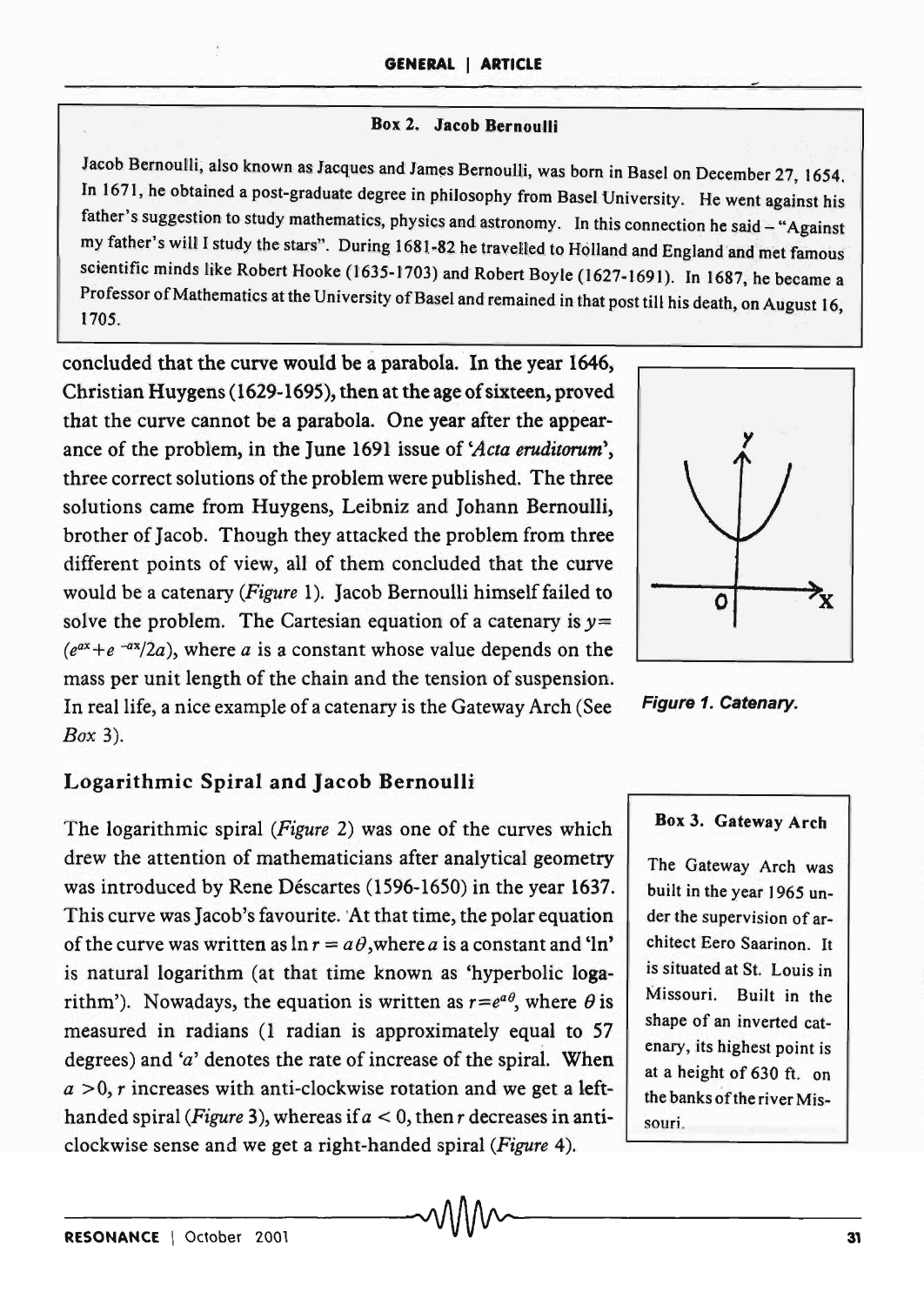

Figure 2 (left). Logarithmic spiral. Figure 3(center). Lefthanded spiral. Figure 4 (right). Right-

handed spiral.



1. Any straight line drawn through the pole cuts a logarithmic spiral at the same angle *(Figure* 5). For this reason, this curve is also known as an *equiangular spiral.* 

2. The property of a logarithmic spiral which surprised Jacob Bernoulli most is that it remains unaltered under many geometrical transformations. For example, typically a curve suffers a drastic change under inversion (see *Appendix* A where this and some other notions are recalled). But a logarithmic spiral generates another logarithmic spiral under inversion which is a mirror image of the original spiral, i.e. a left-handed spiral becomes a right-handed one and vice-versa.

3. The evolute of a logarithmic spiral is the very same spiral.

4. The pedal of a logarithmic spiral is the same spiral. The caustic of a logarithmic spiral is yet again the same spiral.

Jacob was so astonished by these findings about the logarithmic spiral that the christened the curve 'Spira mirabilis' (The marvellous spiral) and expressed his desire that a logarithmic spiral be engraved on his grave with the words 'Eadem mutata resurgo' (Though changed, I shall arise the same) written under it. This desire of Jacob was similar to that of Archimedes (see *Box 4).*  Jacob's ambition was almost fulfilled. But, possibly from ignorance, the artisan engraved an Archimedean spiral (see Appendix A) on it instead of a logarithmic spiral. Even today, spectators at the Munster Cathedral in Basel can see the Archimedean spiral and the writing beneath it on the grave. and the writing beneath it on the grave.<br> $\bigcirc$   $\bigcirc$   $\bigcirc$   $\bigcirc$   $\bigcirc$   $\bigcirc$   $\bigcirc$   $\bigcirc$   $\bigcirc$   $\bigcirc$   $\bigcirc$   $\bigcirc$   $\bigcirc$   $\bigcirc$   $\bigcirc$   $\bigcirc$   $\bigcirc$   $\bigcirc$   $\bigcirc$   $\bigcirc$   $\bigcirc$   $\bigcirc$   $\bigcirc$   $\bigcirc$   $\bigcirc$   $\bigcirc$   $\bigcirc$   $\bigcirc$   $\bigcirc$   $\bigcirc$ 

Figure 5. Equiangular spiral.

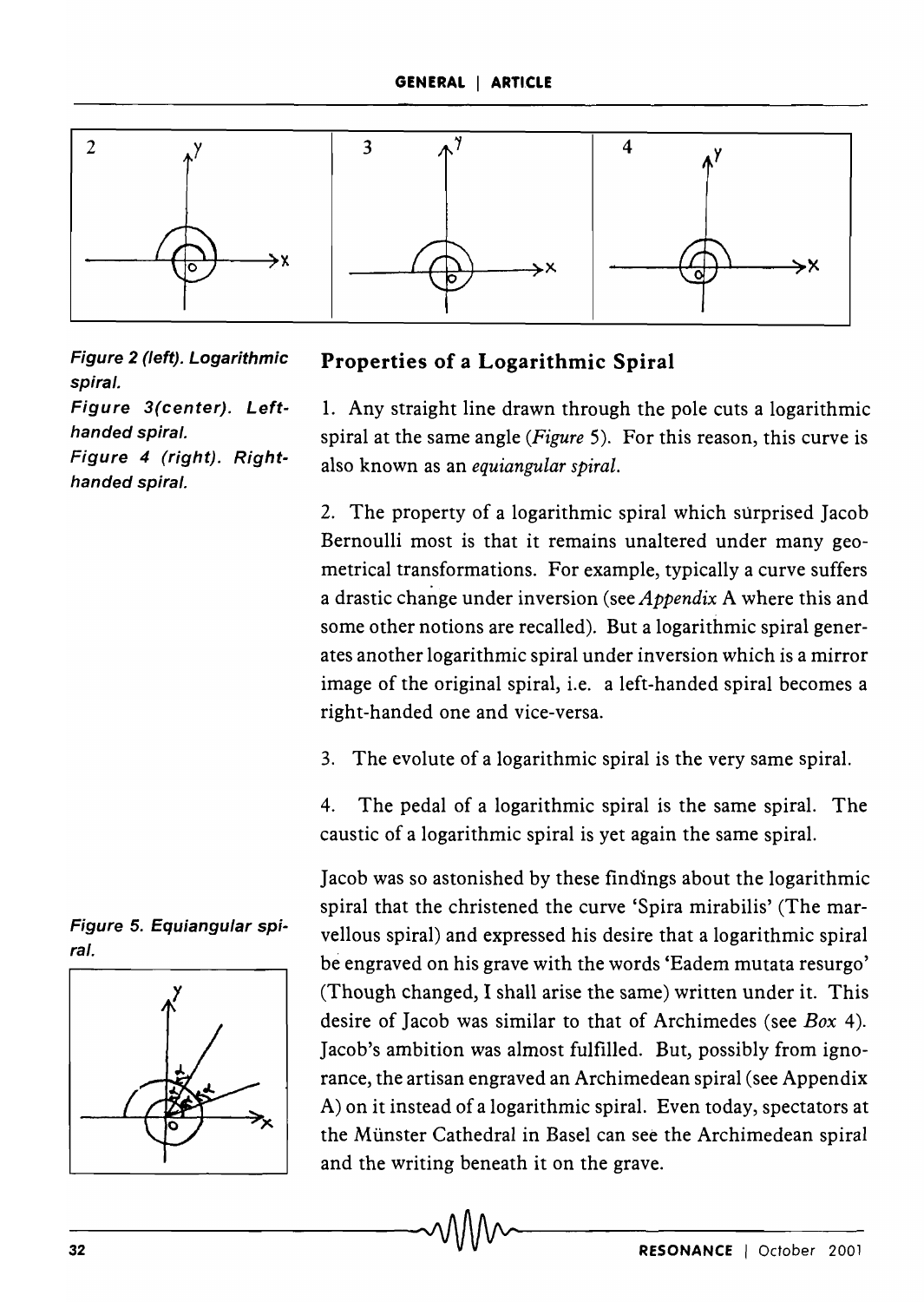#### Box 4. Last Desire of Arch imedes

If a rectangular area like *Figure* 6 is rotated about *AD* (where *AD=BD=DC). then* we get a right circular cone inscribed inside a hemisphere which is again inscribed within a right circular cylinder. Archimedes proved that the ratios of the volumes of the cone, the hemisphere and the cylinder will be a 1:2:3. This discovery pleased Archimedes so much that he desired that a figure of a cone inscribed in a hemisphere further inscribed in a cylinder be engraved in his grave. His desire was fulfilled. Since then the above theorem has gained popularity as the 'Tombstone theorem'.



## **Brachistochrone Problem and Johann Bernoulli**

The brachistochrone problem, one of the famous problems in mathematics, was posed by Johann Bernoulli (See *Box* 5), the youngest brother of Jacob Bernoulli. In the June 1696 issue of *'Acta eruditorum'* Johann posed a problem titled 'A new problem that mathematicians are invited to solve'. The problem goes like this: Given two points, to find the curve joining them along which a particle starting from rest slides under constant gravitational force in the least possible time. More generally, a brachistochrone is a curve joining two points along which a particle moves under the action of a given conservative force field in the least possible time. This problem has since then become famous in the history of mathematics as the 'brachisto-

#### Box 5. Johann Bernoulli

Johann Bernoulli, also known as Jean or John Bernoulli, was born at Basel on August 6, 1667. In 1683 he began his study of medicine at Basel University. Afterwards, following the footsteps of his elder brother he also studied mathematics in collaboration with Jacob, against their father's will. The two brothers, by sheer perseverance, learnt calculus which was then newly discovered by Leibniz, and started teaching calculus to contemporary renowned mathematicians including Guillaume Francoise Antoine de L'Hospital (1661-1704) who later wrote 'Analyse des infinitesimal petits' (Analysis of the infinitely small) - the first textbook on calculus. In 1695, Johann was appointed as professor of mathematics at the University of Hale. In 1697 he joined Gröningen University. After the demise of Jacob, Johann took his elder brother's post at Basel University. He thrice won the coveted prize of the 'Paris Academy of Sciences'. Johann passed away on the first day of the year 1748.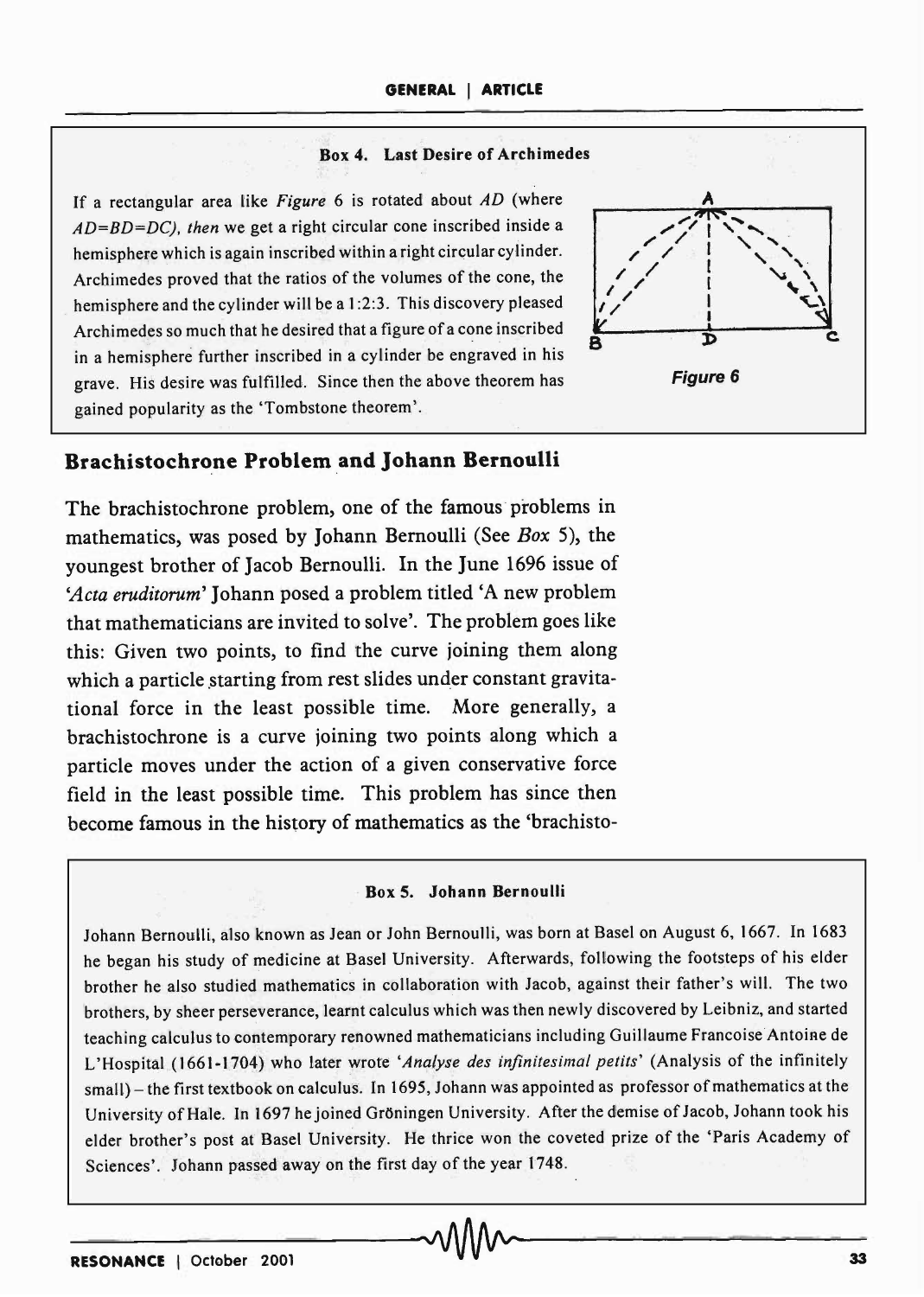If a circle rolls on a horizontal plane without sliding, then a point on the circumference of the circle generates a cycloid.

chrone problem'. In Greek, brachistochrone means shortest time (brachisto = shortest, chrone = time). Like the 'catenary problem', this problem was tackled earlier by Galileo, who concluded wrongly that the required curve is a circle. Johann invited "the shrewdest mathematicians in all the world" to solve this problem and allowed six months time for it. Five correct solutions were received. Of these, four solutions came from renowned mathematicians, viz. Leibniz, the Bernoulli brothers and L'Hospital whereas the fifth solution came from an anonymous mathematician. But, seeing the style of tackling the problem, experts could readily recognise that the anonymous problem solver was none other than Sir Isaac Newton (1642- 1727) and Johann commented on it - "Ex ungue Leonem" (tell a lion by its claw). Afterwards Newton admitted that he solved the problem by thinking relentlessly for twelve hours over it. In all the five solutions it was concluded that brachistochrone is a cycloid. If a circle rolls on a horizontal plane without sliding, then a point on the circumference of the circle generates a cycloid (see *Box* 6). In 1673, twenty-three years after the brachistochrone problem, Huygens discovered that cycloid is also the solution of the 'tautochrone problem'. In the 'tautochrone problem', it is required to find a curve so that a particle, moving under gravity, will reach a given point on the curve in equal time irrespective of its initial position on the curve. Knowing that the cycloid is the solution of both the 'brachistochrone problem' and the 'tautochrone problem', Johann was moved to write - "But

## Box 6. Cycloid

Let a circle of radius *a* be moving along *OX* in the clockwise direction. Let *0* be the initial position of a point on its circumference, where *0* is the point of intersection of two mutually perpendicular axes  $OX$  and  $OY$ *(Figure* 7), and let C be the centre of the circle. Due to rolling of the circle, the point at O reaches A at a later time where  $\angle ACM = \theta$ , then the parametric equation of the cycloid

 $x = a(\theta - \sin \theta)$  $y = a(1 - \cos \theta)$ .

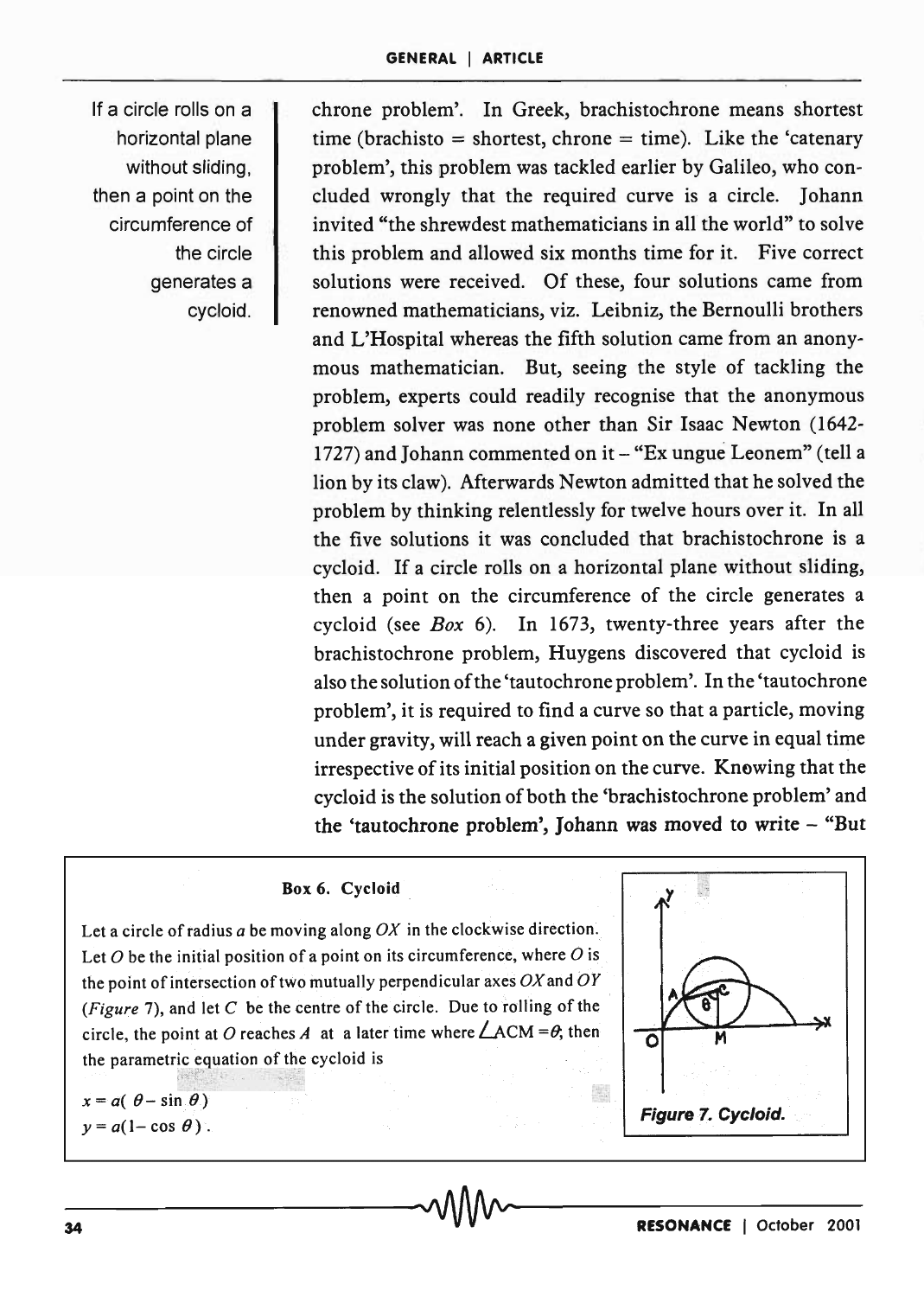you will be petrified with astonishment when I say that exactly this same cycloid, the tautochrone of Huygens, is the brachistochrone we are seeking". It should be mentioned here that brachistochrones and tautochrones are found to be identical for only three types of conservative force fields, viz. constant gravity field near the surface of the earth, and attractive and repulsive Hooke's type of force fields. In a constant force field the required curve is a cycloid, whereas it is a hypocycloid for an attractive type of Hooke's force and an epicycloid for a repulsive force field, the magnitude of the force being proportional to the distance from a fixed point. The solution of the brachistochrone problem gave birth to a new branch of mathematics viz. the 'calculus of variations'. In the above discussions, we have touched upon only a small fraction of the contributions of the Bernoulli brothers which is enough to show their mathematical talent (their other contributions are listed briefly in *Appendix* B). It is really surprising that though mathematics was not their original field of study (they were self-taught mathematicians), yet by the stroke of genius they opened up various new disciplines in mathematics.

# Appendix A.

*Inversion:* Inversion is a geometrical transformation in which a point  $(r, \theta)$  is mapped to the point  $(1/r, \theta)$ .

*Evolute:* The locus of the centre of curvature of different points on a curve is called evolute of that curve.

*Pedal of a curve:* The locus of the foot of the perpendiculars of the orthogonal projections drawn on the tangents of a curve from the pole is called the pedal of that curve.

*Caustic:* Let rays of light emanating from the pole be reflected by the curve. The envelope of the reflected rays is called the caustic of that curve.

*Archimedean Spiral:* The equation of an Archimedean spiral is  $r=a\theta$ . Perhaps it was Archimedes who discovered various properties of this curve and hence it bears his name.

The solution of the **brachistochrone** problem gave birth to a new branch of mathematics viz. the 'calculus of variations'.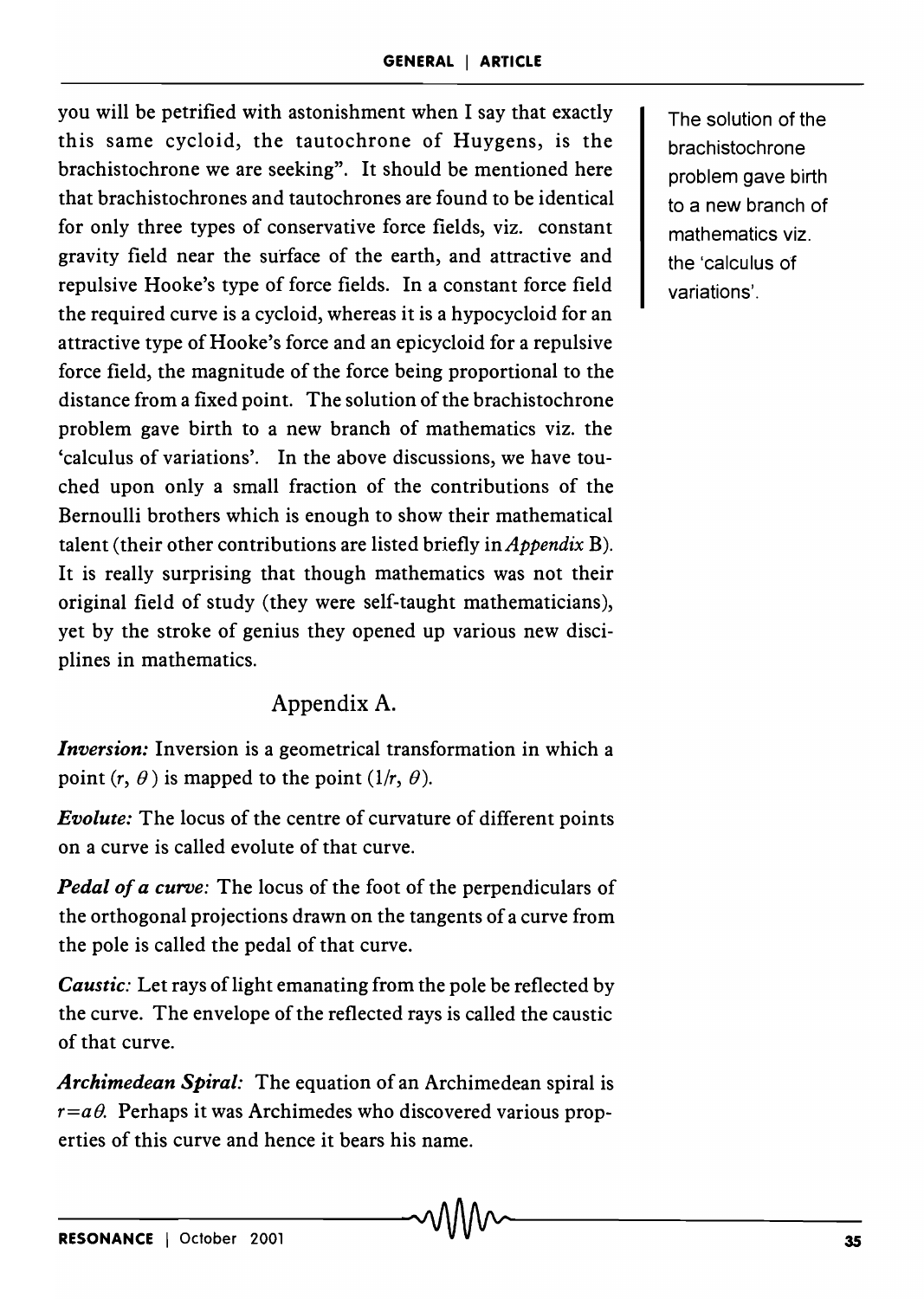## Appendix B. Mathematical Works of Jacob Bernoulli

1. In 1682, Jacob did research work on comets, theory of gravitation, etc.

2. Since 1683, he was a regular contributor to *'Journal des scavans'*  and *'Acta eruditorum'.* He published many new theorems on algebra in *'Acta eruditorum'.* 

3. He was one of the pioneers of the mathematical theory of probability. His first paper on probability theory was published in 1685. The greatest contribution of Jacob Bernoulli is *'Ars conjectandi',* a book on the theory of probability, published posthumously in 1713.

4. In the year 1689, he published many research papers on the theory of infinite series. He was the first to think about the convergence of an infinite series and proved that the series  $1/1^2$  +  $1/2^2 + 1/3^2 + ...$  is convergent.

5. Jacob was the first mathematician to use the term 'integral calculus', In 1690, he published a paper in *'Acta eruditorum'* in which he, for the first time used this term. Earlier Leibniz had designated it by 'Calculus summatorium'.

6. In 1692, he found out the evolutes of the logarithmic spiral and parabola.

7. In 1696, Jacob invented the method of solving the differential equation of the form  $dy/dx + Py=Qy^n$  where *P*, *Q* are either functions of *x* or constants. This equation is well known to students of undergraduate classes as 'Bernoulli's form' of the linear differential equation. Jacob used differential equations in tackling various geometrical and mechanical problems.

8. He introduced the idea of polar coordinates in analytical geometry and used it for finding various properties of spiral shaped curves. Though the idea of polar coordinates was used earlier in some cases, Jacob was the first mathematician to use the idea extensively for finding equations and properties of various curves including spirals.